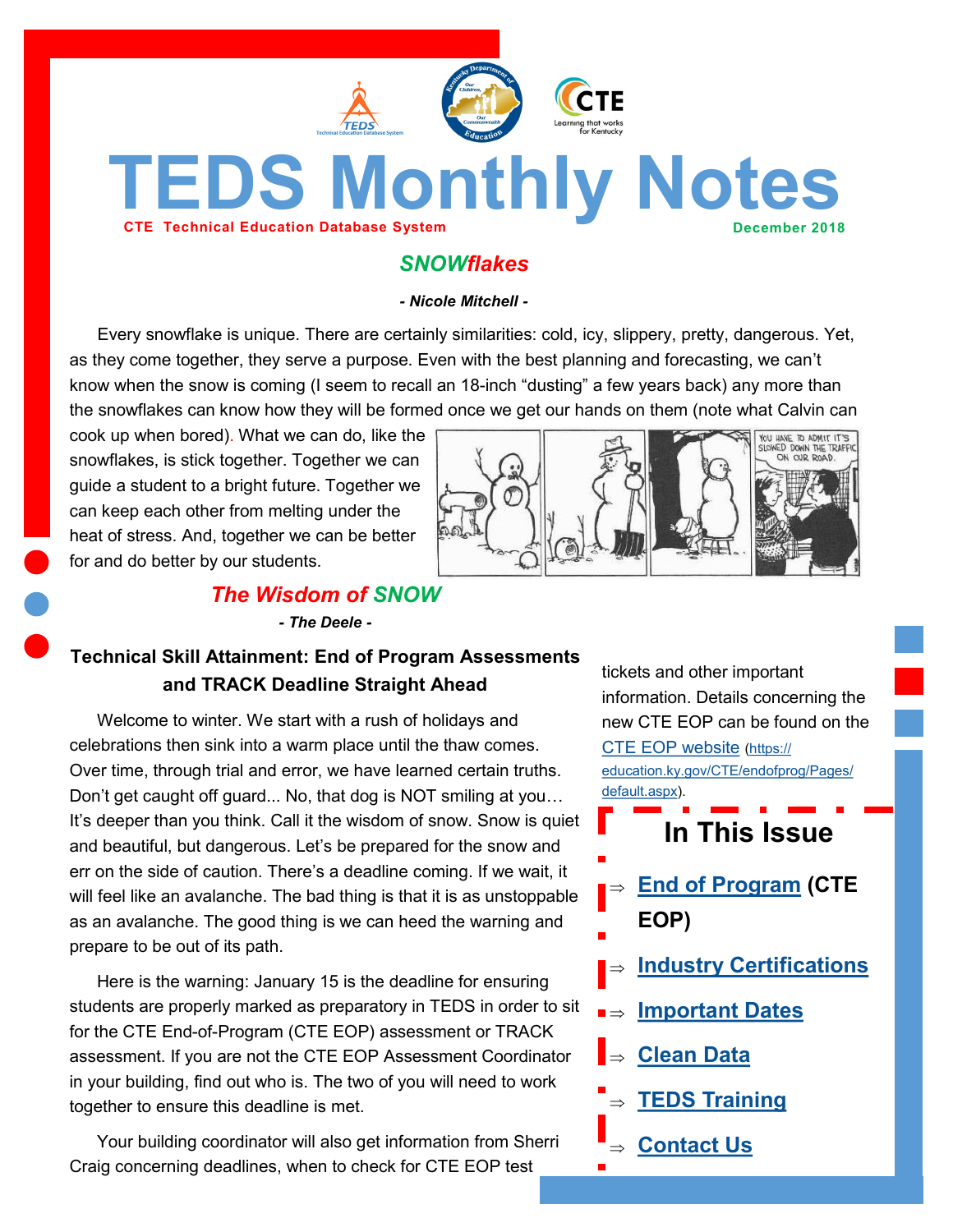# *High Country SNOWS*

### *- Dan Fogelberg -*

### **Technical Skills Attainment: Industry Certificates**

<span id="page-1-0"></span>We want our students to have a purpose. We want them to be ready to enter the high country snows of their chosen pathways rather than just playing in the snowdrifts. We know that just as important as reaching their goals is the reason for seeking them: The purpose/desire that makes it worth the trek. That purpose may be college, a fledgling career step, additional training or direct entry into the workforce. Industry Certificates are one form of evidence we can use to show that they are ready to travel.

Here is some helpful information as you help guide them toward their current choices.

- Don't send them up a blank hill. Don't give a test that does not fit their pathway. **Ask**: Will this assessment help my student reach the goals of their chosen pathway?
- Advise students of the requirements of the pathway, including any assessments they may have to take to reach THEIR goal
- Ensure the student is only taking the currently valid certification assessment(s) for their chosen pathway
- Ensure all industry certification assessment results are entered in TEDS, pass or fail, with the date it was taken, the same school year it is earned. That means when the score is received. Certifications cannot be entered if they are no longer valid. Do not hold on to scores.
- Remember that all parts of a stacked certificate (industry certificates that requires multiple assessments) must be entered in TEDS before the student is automatically credited for completing the assessment

If you are responsible for TEDS data but you are not the one guiding them through the snow (the instructors and career counselors), make sure to stay in touch with the guides. Help them to ensure students are doing what is necessary to make it to and through the high country snows.

# *Every Time It SNOWS*

*- Olivia Newton-John -*

### **Upcoming Deadlines**

It came a little earlier than usual this year. The snow and the cold snuck up on us. What is nice is that you have a way to know every time it "snows" in TEDS. When it's coming and when it's due is right at your frozen little fingertips. You just have to pay attention to the signs. Check out the **TEDS Timelines & Checklists** on the **[TEDS website](https://education.ky.gov/CTE/teds/Pages/default.aspx)** [\(https://education.ky.gov/CTE/teds/Pages/default.aspx\)](https://education.ky.gov/CTE/teds/Pages/default.aspx). You might wake up to an unexpected snowfall, but you won't be caught in an avalanche of TEDS work.

| January 15, 2019 | Deadline for identifying students as preparatory for CTE End-of-Program<br>and TRACK |
|------------------|--------------------------------------------------------------------------------------|
| February 28      | 2017-18 Completers Follow up Data completed in TEDS                                  |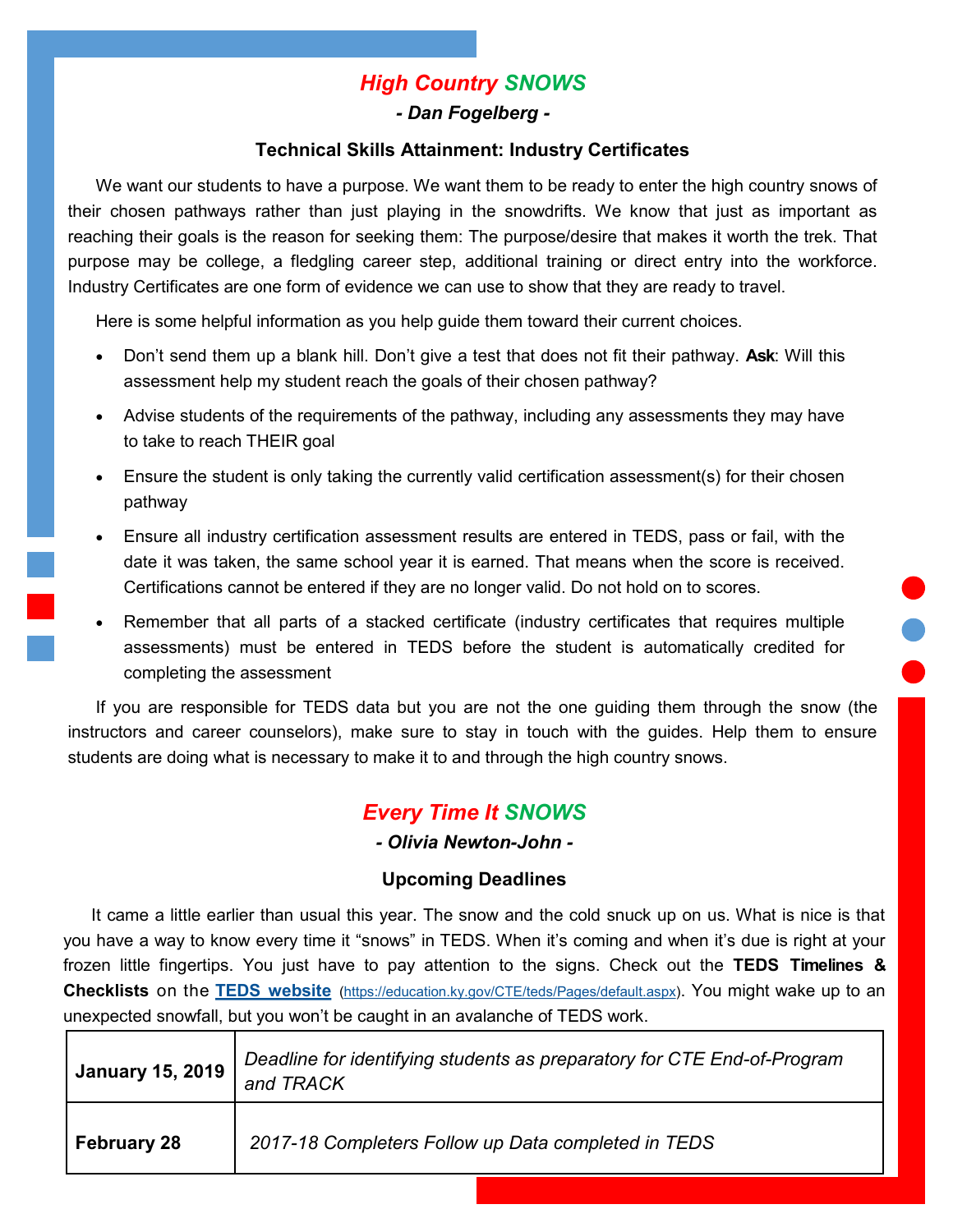## *SNOWman*

#### *- Barenaked Ladies -*

#### **All Clean Data, All the Time**

<span id="page-2-0"></span>Our kids (and probably a good many of us) can't wait for the first snow day to come around. Throwing snowballs, making snow angels and, of course, the inevitable snowman. We need a good bit of snow to make a decent snowman, but we also want the snow to be clean. Nobody wants a snowman covered in leaves and dirt.

Our data should be the same way. No blemishes, leaves or dirt. Clean data makes pretty pictures to show how well we are doing in truly preparing our students for their next steps. We depend on our trained TEDS users and those who provide information to them for the fidelity of that data. Here are five ways to help us present a clean snowman.

- When students are enrolled in pathways, the correct credit hours must be posted. Then, they must be updated when anything about the student record changes. This includes if the student drops class, fails class or transfers out.
- Whether a student is active or inactive in a pathway should be properly noted in TEDS.
- If a student transfers, drops out or graduates from their home school, it should be properly noted in TEDS.
- When a student earns an industry certification for their chosen pathway, it should be properly noted in TEDS the same school year it is earned.
- When a student meets the definition of preparatory, that should be properly noted in TEDS when it happens. It should also be updated if that status changes back to exploring

If you want help in keeping your data clean, review and follow all instructions on the **[TEDS Step](https://education.ky.gov/CTE/teds/Pages/TEDSStepbyStep.aspx)-by-[Step website](https://education.ky.gov/CTE/teds/Pages/TEDSStepbyStep.aspx)**. [\(https://education.ky.gov/CTE/teds/Pages/TEDSStepbyStep.aspx\)](https://education.ky.gov/CTE/teds/Pages/TEDSStepbyStep.aspx). In the meantime, let's hear it for clean snow and successful snowman building!